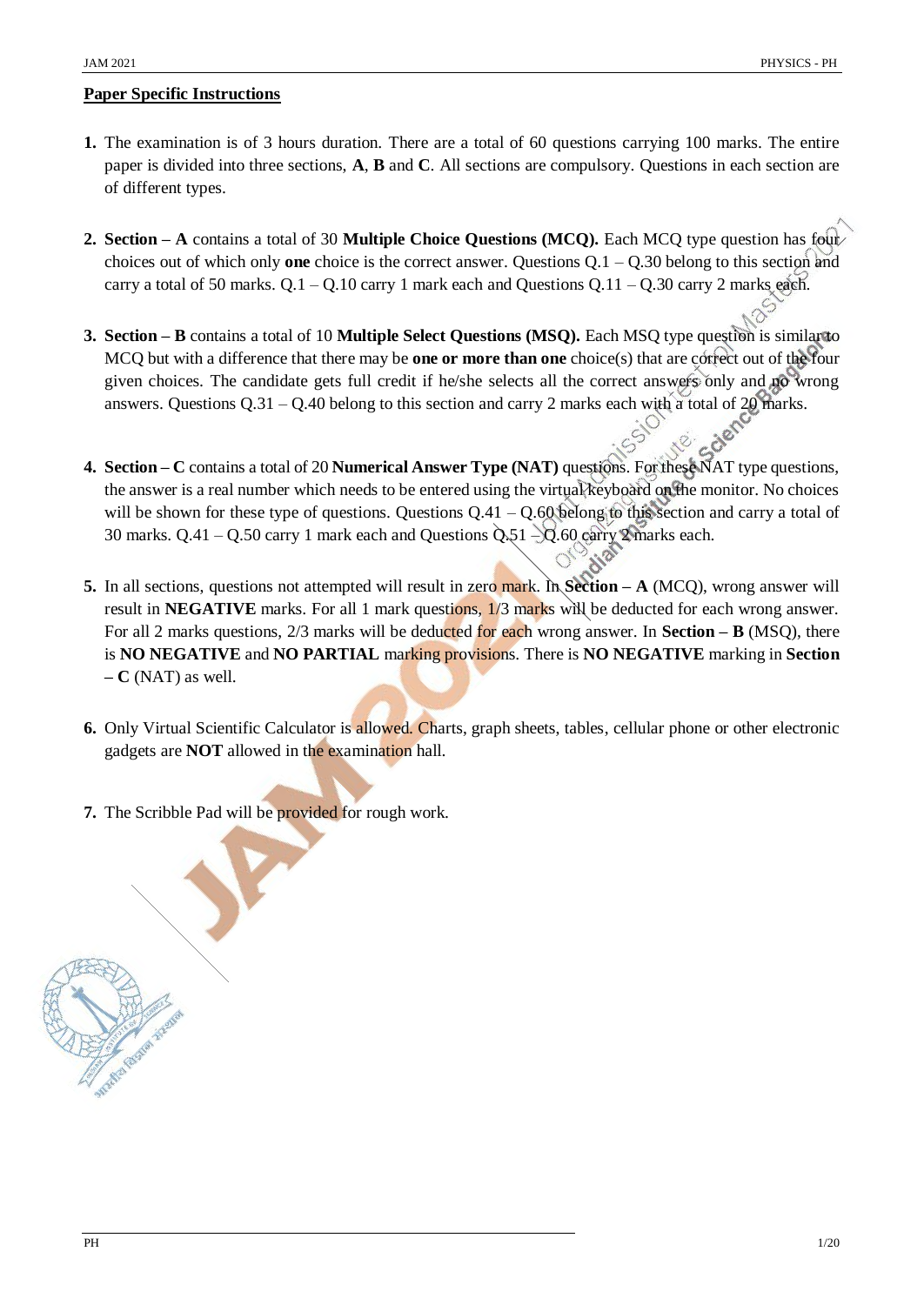latore

# **SECTION – A**

## **MULTIPLE CHOICE QUESTIONS (MCQ)**

# **Q. 1 – Q.10 carry one mark each.**

Q.1 The function  $e^{\cos x}$  is Taylor expanded about  $x = 0$ . The coefficient of  $x^2$  is

(A) 
$$
-\frac{1}{2}
$$
 \t\t (B)  $-\frac{e}{2}$  \t\t (C)  $\frac{e}{2}$  \t\t (D) Zero

Q.2 Let *M* be a 2  $\times$ 2 matrix. Its trace is 6 and its determinant has value 8. Its eigenvalues are

(A) 2 and 4

\n(B) 3 and 3

\n(C) 2 and 6

\n(D) 
$$
-2
$$
 and  $\sqrt{2}$ 

\n(A) 2 and 4

\n(B) 3 and 3

\n(C) 2 and 6

\n(D)  $-2$  and  $\sqrt{2}$ 

- Q.3 A planet is in a highly eccentric orbit about a star. The distance of its closest approach is 300 times smaller than its farthest distance from the star. If the corresponding speeds are  $v_c$  and  $v_f$ , then  $\frac{v_c}{v_f}$  is
	- $(A) \frac{1}{300}$ (B)  $\frac{1}{\sqrt{300}}$

(C)  $\sqrt{300}$   $\sqrt{0}$ 

(D)  $2\rho$ 

- Q.4 An object of density  $\rho$  is floating in a liquid with 75% of its volume submerged. The density of the liquid is
	- (A)  $\frac{4}{3}$  $\rho$  (B)  $\frac{3}{2}$  $\rho$  (C)  $\frac{8}{5}\rho$
- Q.5 An experiment with a Michelson interferometer is performed in vacuum using a laser of wavelength 610 nm. One of the beams of the interferometer passes through a small glass cavity 1.3 cm long. After the cavity is completely filled with a medium of refractive index *n*, 472 dark fringes are counted to move past a reference line. Given that the speed of light is  $3 \times 10^8$  m/s, the value of *n* is
	- (A) 1.01 (B) 1.04 (C) 1.06 (D) 1.10
- Q.6 For a semiconductor material, the conventional flat band energy diagram is shown in the figure. The variables Y, X, respectively, are



- (A) Energy, Momentum (B) Energy, Distance
- 

- 
- (C) Distance, Energy (D) Momentum, Energy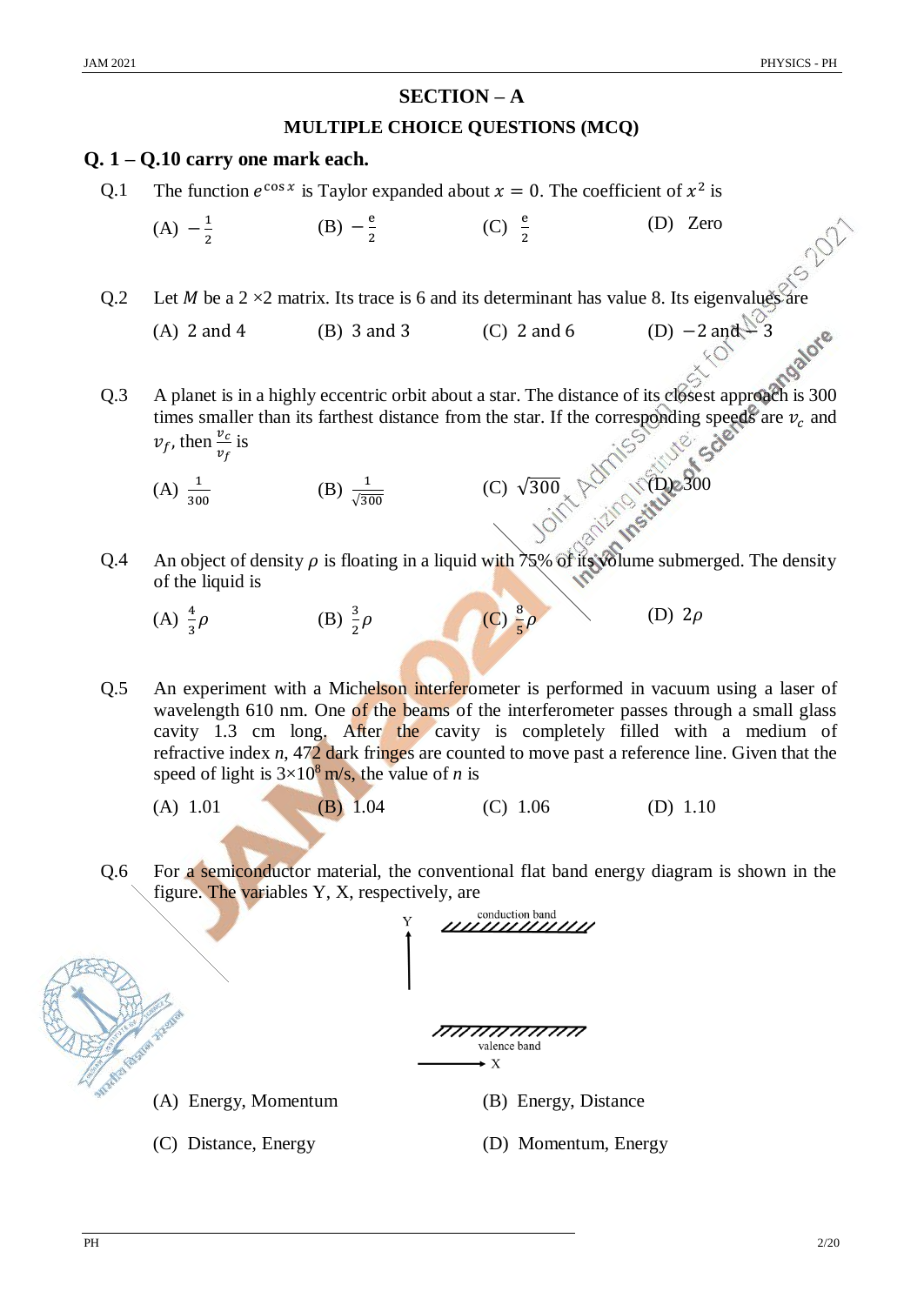

 $Q.7$  For the given circuit,  $V_D$  is the threshold voltage of the diode. The graph that best depicts the variation of  $V_0$  with  $V_i$  is

- Q.8 Arrange the following telescopes, where *D* is the telescope diameter and  $\lambda$  is the wavelength, in order of decreasing resolving power:
	- $I. \quad D = 100 \text{ m}, \lambda = 21 \text{ cm}$
	- II.  $D = 2 \text{ m}, \lambda = 500 \text{ nm}$
	- III.  $D = 1$  m,  $\lambda = 100$  nm
	- IV.  $D = 2$  m,  $\lambda = 10$  mm
	- (A) III, II, IV, I
	- (B) II, III, I, IV
	- (C) IV, III, II, I
	- (D) III, II, I, IV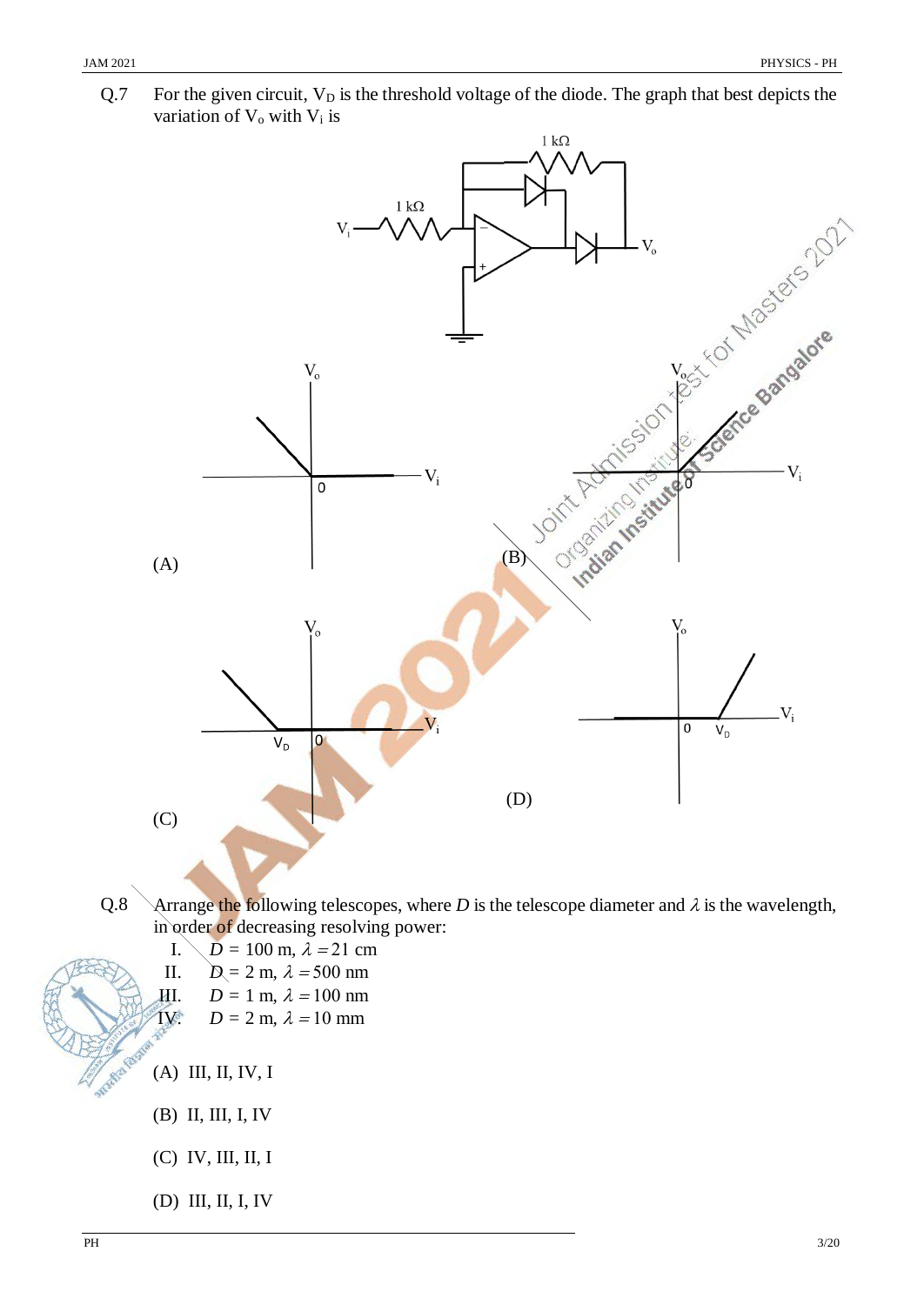$\frac{9}{10}MR^2$ 

Q.9 Metallic lithium has *bcc* crystal structure. Each unit cell is a cube of side *a*. The number of atoms per unit volume is

(A) 
$$
\frac{1}{a^3}
$$
 (B)  $\frac{2}{\sqrt{2}a^3}$   
(C)  $\frac{2}{a^3}$  (D)  $\frac{4}{a^3}$ 

- Q.10 The moment of inertia of a solid sphere (radius *R* and mass *M*) about the axis which is at a distance of  $\frac{R}{2}$  from the center is 2
	- (A)  $\frac{3}{20}MR^2$  (B)  $\frac{1}{2}MR^2$  (C)  $\frac{13}{20}MR^2$  (D)  $\frac{9}{40}$

# **Q. 11 – Q. 30 carry two marks each.**

Q.11 Let  $(x, y)$  denote the coordinates in a rectangular Cartesian coordinate system C. Let  $(x', y')$  denote the coordinates in another coordinate system  $C'$ , defined by

$$
x' = 2x + 3y
$$
  

$$
y' = -3x + 4y
$$

The area element in  $C'$ , is

(A) 
$$
\frac{1}{17} dx'dy'
$$
 (B)  $12dx'dy'$  (C)  $dx'dy'$  (D)  $x'dx'dy'$ 

- Q.12 Three events,  $E_1(ct = 0, x = 0)$ ,  $E_2(ct = 0, x = L)$  and  $E_3(ct = 0, x = -L)$  occur, as observed in an inertial frame  $S$ . Frame S' is moving with a speed  $\nu$  along the positive x-direction with respect to S. In S', let  $t'_1, t'_2, t'_3$  be the respective times at which  $E_1$ ,  $E_2$ , and  $E_3$  occurred. Then,
	- (A)  $t'_2 < t'_1 < t'_3$

(B) 
$$
t'_1 = t'_2 = t'_3
$$
  
(C)  $t'_3 < t'_1 < t'_2$ 

(D) 
$$
t'_3 < t'_2 < t'_1
$$

Q.13 The solution  $y(x)$  of the differential equation  $y\frac{dy}{dx}$  $\frac{dy}{dx} + 3x = 0$ ,  $y(1) = 0$ , is described by

(A) an ellipse (B) a circle (C) a parabola (D) a straight line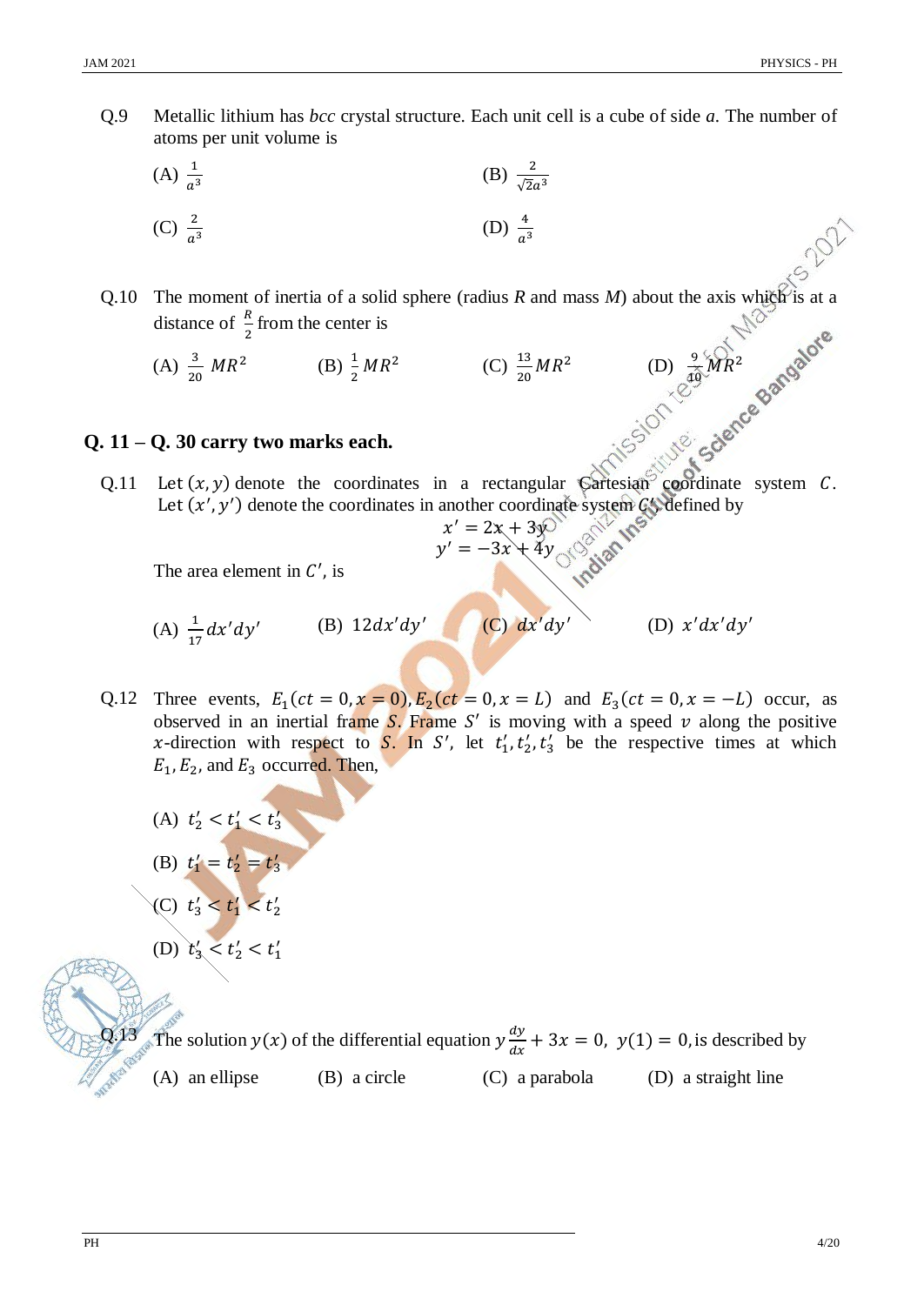Q.14 In the figure below, point A is the object and point B is the image formed by the lens. Let  $l_1$ ,  $l_2$  and  $l_3$  denote the optical path lengths of the three rays 1, 2 and 3, respectively. Identify the correct statement.



Q.15 A particle, initially at the origin in an inertial frame S, has a constant velocity  $V\hat{i}$ . Frame S' is rotating about the z-axis with angular velocity  $\omega$  (anticlockwise). The coordinate axes of S'coincide with those of S at  $t = 0$ . The velocity of the particle  $(V'_x, V'_y)$  in the S'frame, at  $t=\frac{\pi}{2}$  $\frac{\pi}{2 \omega}$  is

(A) 
$$
\left(-\frac{V\pi}{2}, -V\right)
$$
 (B)  $\left(-V, -V\right)$  (C)  $\left(\frac{V\pi}{2}, -V\right)$  (D)  $\left(\frac{3V\pi}{2}, -V\right)$ 

Q.16 For the given circuit, the output Y is

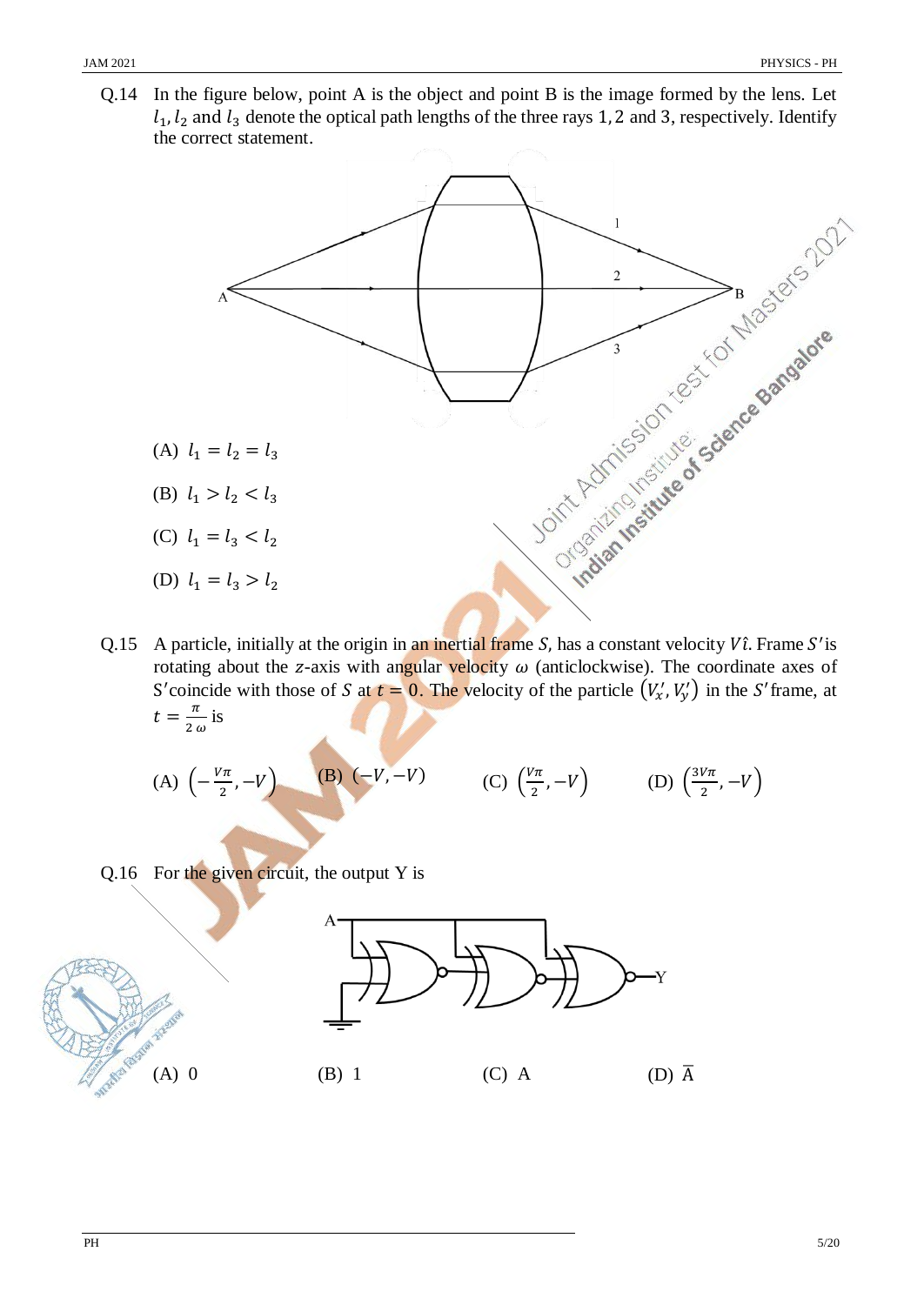Q.17 The total charge contained within the cube (see figure), in which the electric field is given by  $\vec{E} = K(4x^2 \hat{i} + 3y \hat{j})$ , where  $\epsilon_0$  is the permittivity of free space, is



Q.18 Four charges are placed very close to each other, as shown. The separation between the two charges on the *y*-axis is  $a$ . The separation between the two charges on the *x*-axis is also  $a$ . The leading order (non-vanishing) form of the electrostatic potential, at point *P*, at a distance *r* from the origin  $(r \gg a)$ , is

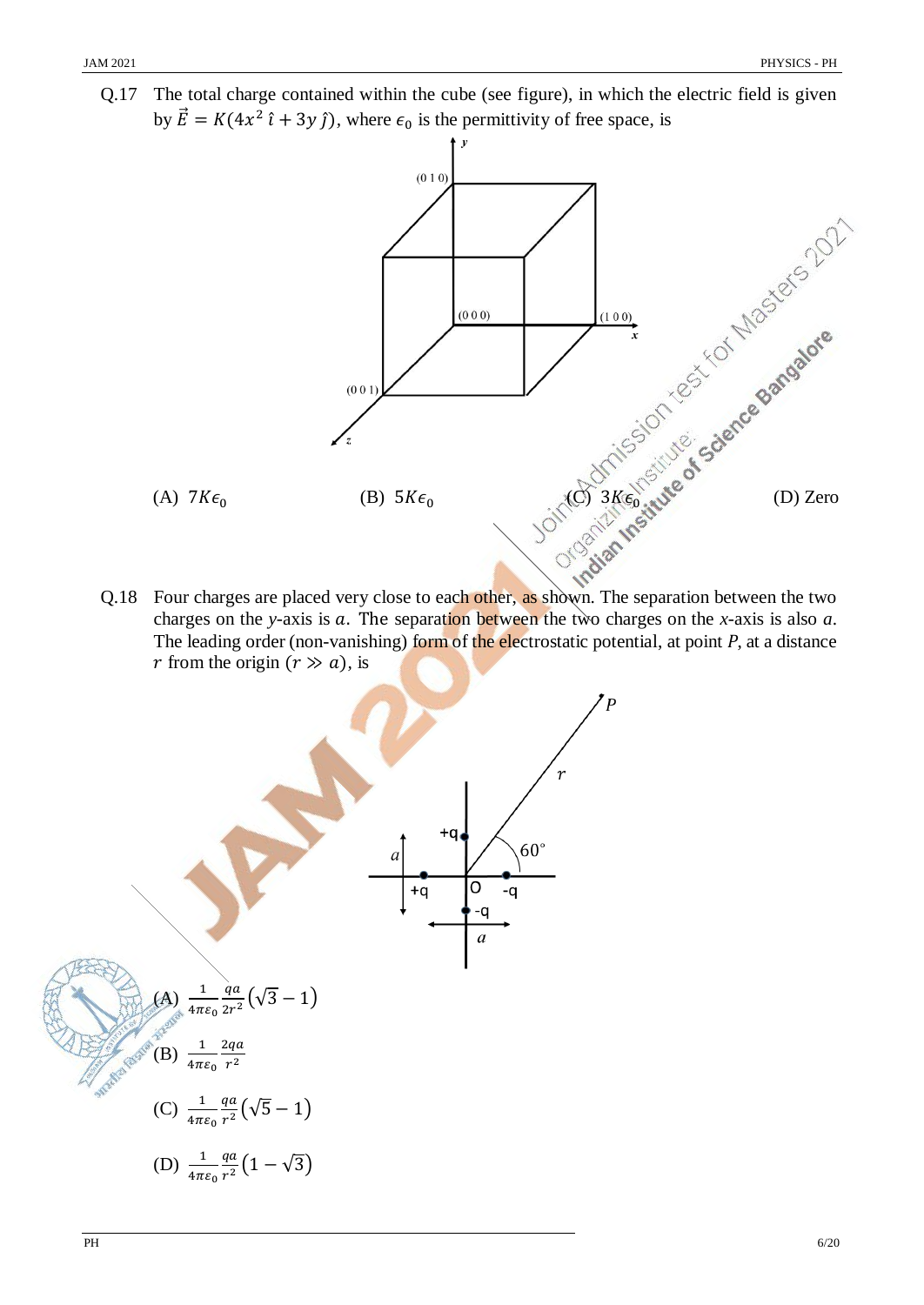- Q.19 At  $t = 0$ ,  $N_0$  number of a radioactive nuclei A start decaying into B with a decay constant  $\lambda_a$ . The daughter nuclei B decay into nuclei C with a decay constant  $\lambda_b$ . Then, the number of nuclei  $B$  at small time  $t$  (to the leading order) is
	- (A)  $\lambda_a N_0 t$  (B)  $(\lambda_a \lambda_b) N_0 t$  (C)  $(\lambda_a + \lambda_b) N_0 t$  (D)  $\lambda_b N_0 t$

Q.20 The electric field of an electromagnetic wave has the form  $\vec{E} = E_0 \cos(\omega t - kz) \hat{i}$ . At  $\hat{t}=0$ , a test particle of charge q is at  $z = 0$ , and has velocity  $\vec{v} = 0.5c\hat{k}$ , where c is the speed of light. The total instantaneous force on the particle is

(A)  $\frac{qE_0}{2}\hat{i}$  (B)  $\frac{qE_0}{\sqrt{2}}(\hat{i} + \hat{j})$  (C)  $\frac{qE_0}{2}$  $\frac{E_0}{2}(\hat{i}-\hat{k})$  (D) Zero

Q.21 The *rms* velocity of molecules of oxygen gas is given by  $\nu$  at some temperature  $T$ . The molecules of another gas have the same *rms* velocity at temperature  $\frac{1}{16}$  of the second gas is

(A) Hydrogen (B) Helium (C) Nitrogen  $\mathbb{R}^{\mathbb{C}}$  Neon

- Q.22 A system undergoes a thermodynamic transformation from state  $S_1$  to state  $S_2$  via two different paths *1* and *2*. The heat absorbed and work done along path *1* are 50 J and 30 J, respectively. If the heat absorbed along path *2* is 30 J, the work done along path *2* is
	- (A) Zero (B)  $10 J$  (C)  $20 J$  (D)  $30 J$

Q.23 The condition for maxima in the interference of two waves  $A e^{i\left(\frac{k_0}{2}(\sqrt{3}x+y)-\omega t\right)}$  and  $A e^{i\left(\frac{k_0}{\sqrt{2}}\right)}$  $\frac{\pi}{\sqrt{2}}(x+y)-\omega t$  is given in terms of the wavelength  $\lambda$  and  $m$ , and integer, by

(A) 
$$
(\sqrt{3} - \sqrt{2})x + (1 - \sqrt{2})y = 2m\lambda
$$

(B) 
$$
(\sqrt{3} + \sqrt{2})x + (1 - \sqrt{2})y = 2m\lambda
$$

$$
(C) \ (\sqrt{3} - \sqrt{2})x - (1 - \sqrt{2})y = m\lambda
$$

(D) 
$$
(\sqrt{3} - \sqrt{2})x + (1 - \sqrt{2})y = (2m + 1)\lambda
$$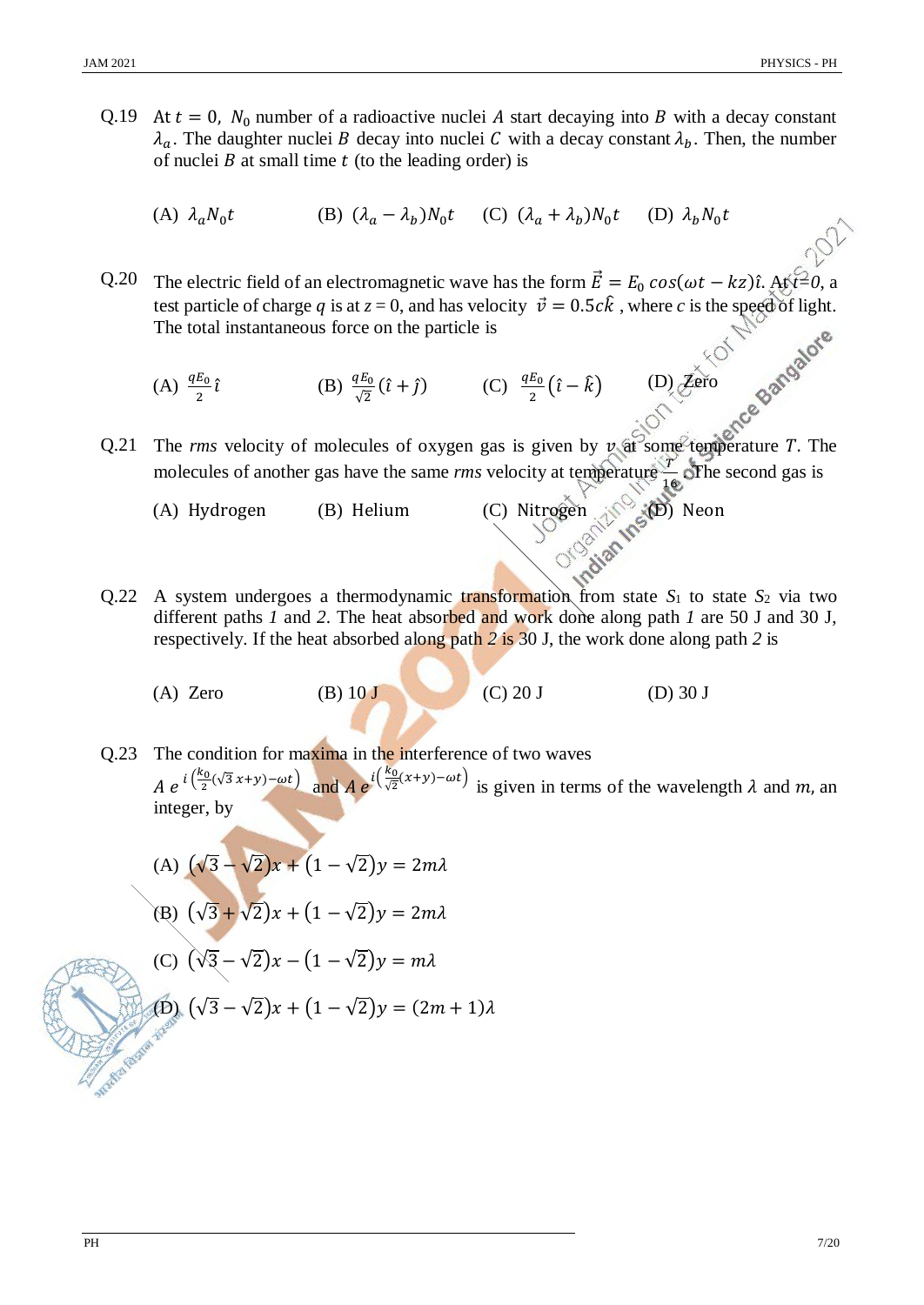Q.24 A semiconductor *pn* junction at thermal equilibrium has the space charge density  $\rho(x)$ profile as shown in the figure. The figure that best depicts the variation of the electric field *E* with *x* is (*W* denotes the width of the depletion layer)

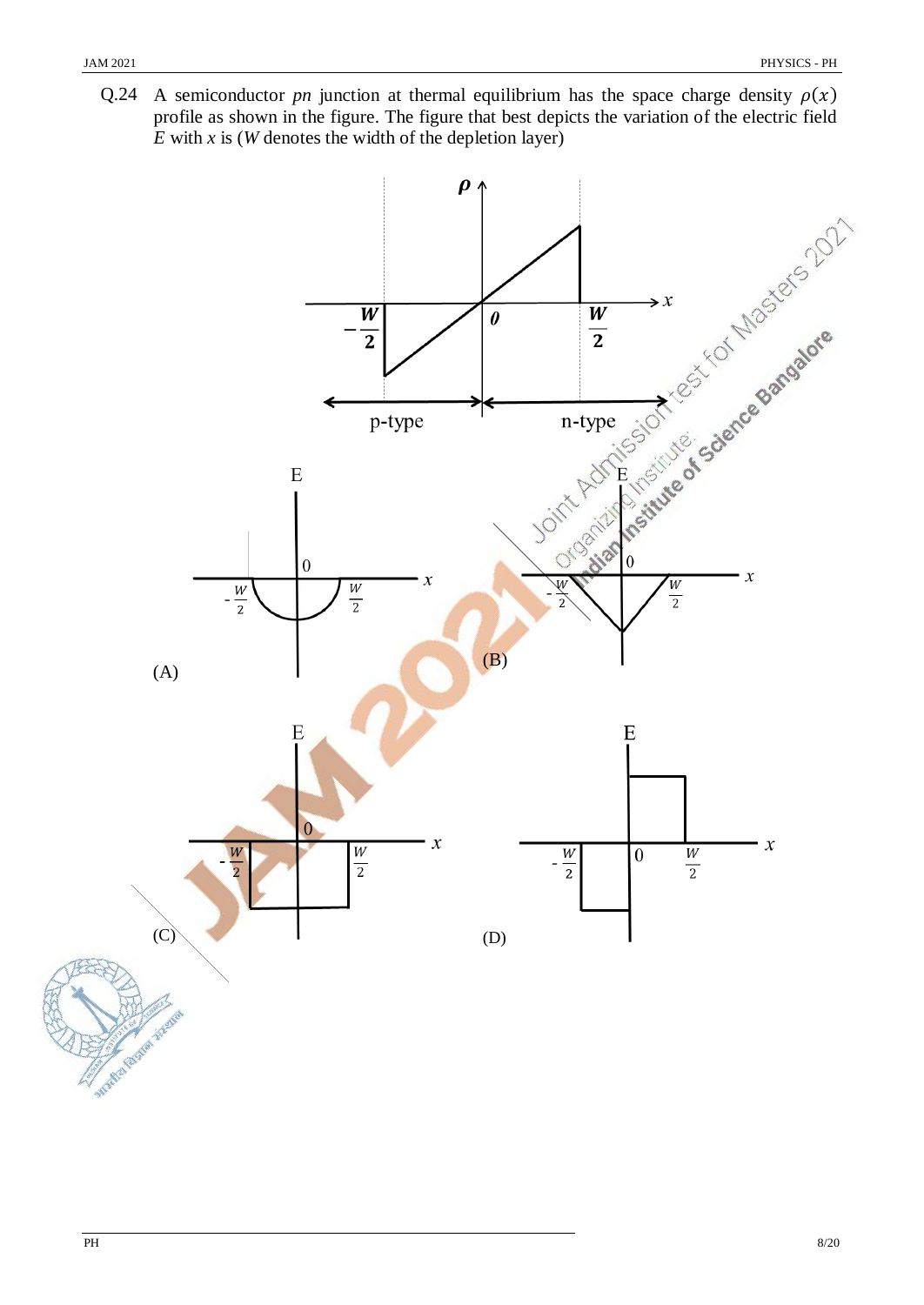Q.25 A mass  $m$  is connected to a massless spring of spring constant  $k$ , which is fixed to a wall. Another mass  $2m$ , having kinetic energy  $E$ , collides collinearly with the mass  $m$  completely inelastically (see figure). The entire set up is placed on a frictionless floor. The maximum compression of the spring is



- Q.26 A linearly polarized light falls on a quarter wave plate and the emerging light is found to be elliptically polarized. The angle between the fast axis of the quarter wave plate and the plane of polarization of the incident light, can be
	- (A) 30<sup>∘</sup> (B) 45<sup>∘</sup> (C) 90<sup>∘</sup> (D) 180<sup>∘</sup>
- Q.27 The expression for the magnetic field that induces the electric field  $\vec{E} = K(yz\hat{i} + 3z\hat{j} + 4y\hat{k})\cos(\omega t)$  is
	- $(A) -\frac{K}{N}$  $\frac{K}{\omega}(\hat{i} + y\hat{j} - z\hat{k})\sin(\omega t)$

(B) 
$$
-\frac{k}{\omega}(\hat{i} + y\hat{j} + z\hat{k})\sin(\omega t)
$$

(C) 
$$
-\frac{k}{\omega}(\hat{i}-y\hat{j}+z\hat{k})\sin(\omega t)
$$

$$
\text{(D)} \, -\frac{\kappa}{\omega}(\hat{\imath} + y\hat{\jmath} + z\hat{k})\sin(\omega t)
$$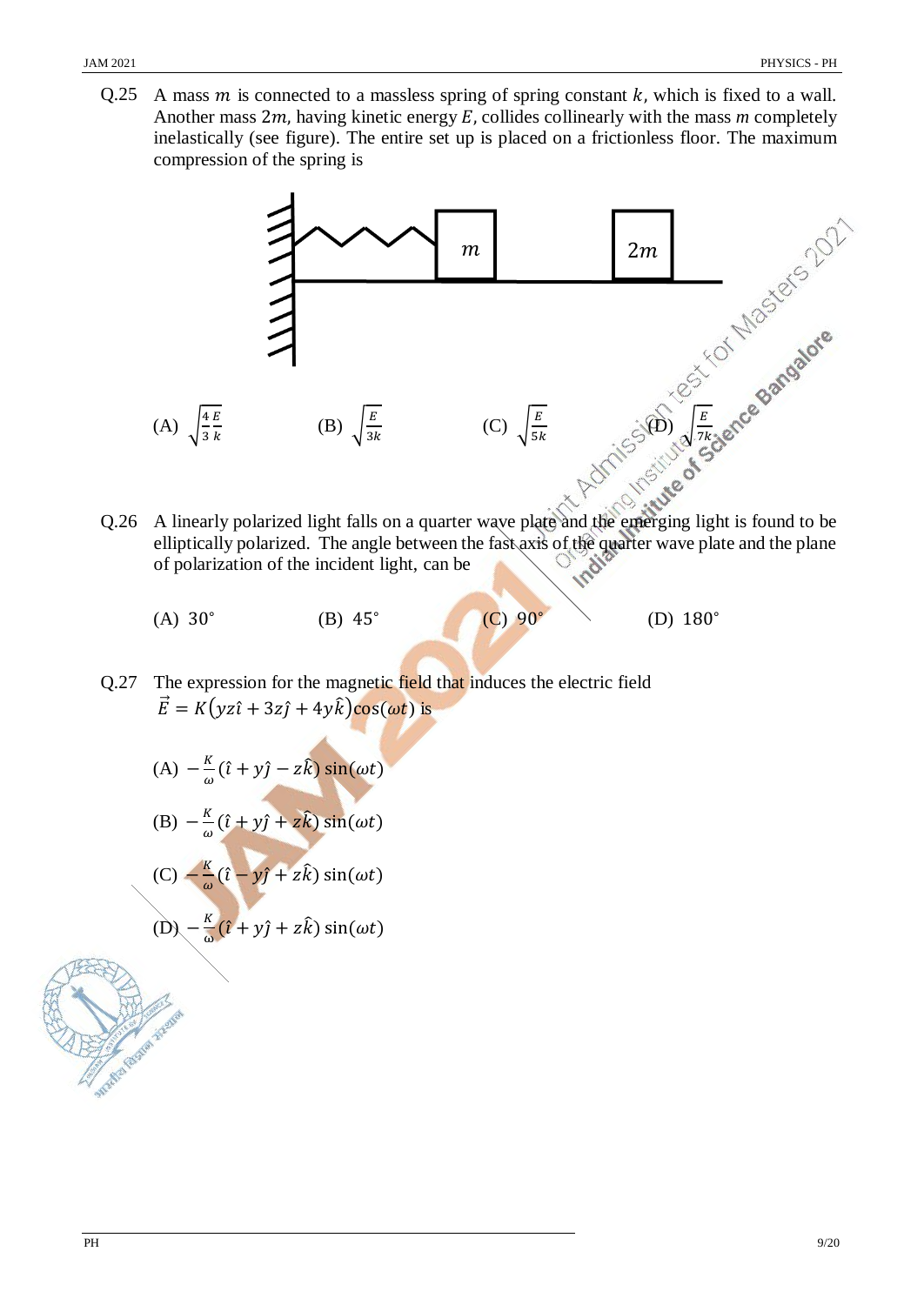- Q.28 In the Fourier series expansion of two functions  $f_1(t) = 4t^2 + 3$  and  $f_2(t) = 6t^3 + 7t$  in the interval  $-\frac{T}{2}$  $\frac{T}{2}$  to  $+\frac{T}{2}$  $\frac{1}{2}$ , the Fourier coefficients  $a_n$  and  $b_n$  ( $a_n$  and  $b_n$  are coefficients of  $cos(n\omega t)$  and  $sin(n\omega t)$ , respectively) satisfy
	- (A)  $a_n = 0$  and  $b_n \neq 0$  for  $f_1(t)$ ;  $a_n \neq 0$  and  $b_n = 0$  for  $f_2(t)$
	- (B)  $a_n \neq 0$  and  $b_n = 0$  for  $f_1(t)$ ;  $a_n = 0$  and  $b_n \neq 0$  for  $f_2(t)$
	- (C)  $a_n \neq 0$  and  $b_n \neq 0$  for  $f_1(t)$ ;  $a_n = 0$  and  $b_n \neq 0$  for  $f_2(t)$
	- (D)  $a_n = 0$  and  $b_n \neq 0$  for  $f_1(t)$ ;  $a_n \neq 0$  and  $b_n \neq 0$  for  $f_2(t)$

Q.29 A thin circular disc lying in the *xy*-plane has a surface mass density  $\sigma$ , given by

$$
\sigma(r) = \begin{cases} \sigma_0 \left( 1 - \frac{r^2}{R^2} \right) & \text{if } r \le R \\ 0 & \text{if } r \le R \end{cases}
$$

where  $r$  is the distance from its center. Its moment of inertia about the  $z$ -axis, passing through its center is

- (A)  $\frac{\sigma_0 R^4}{4}$ 4 (B)  $\frac{\pi \sigma_0 R^4}{6}$ 6 (C)  $\sigma_0 R$ 4 (D)  $2 \pi \sigma_0 R^4$
- Q.30 The radial component of acceleration in plane polar coordinates is given by

(A) 
$$
\frac{d^2r}{dt^2}
$$
  
\n(B)  $\frac{d^2r}{dt^2} - r \left(\frac{d\theta}{dt}\right)^2$   
\n(C)  $\frac{d^2r}{dt^2} + r \left(\frac{d\theta}{dt}\right)^2$   
\n(D)  $2 \frac{dr}{dt} \frac{d\theta}{dt} + r \frac{d^2\theta}{dt^2}$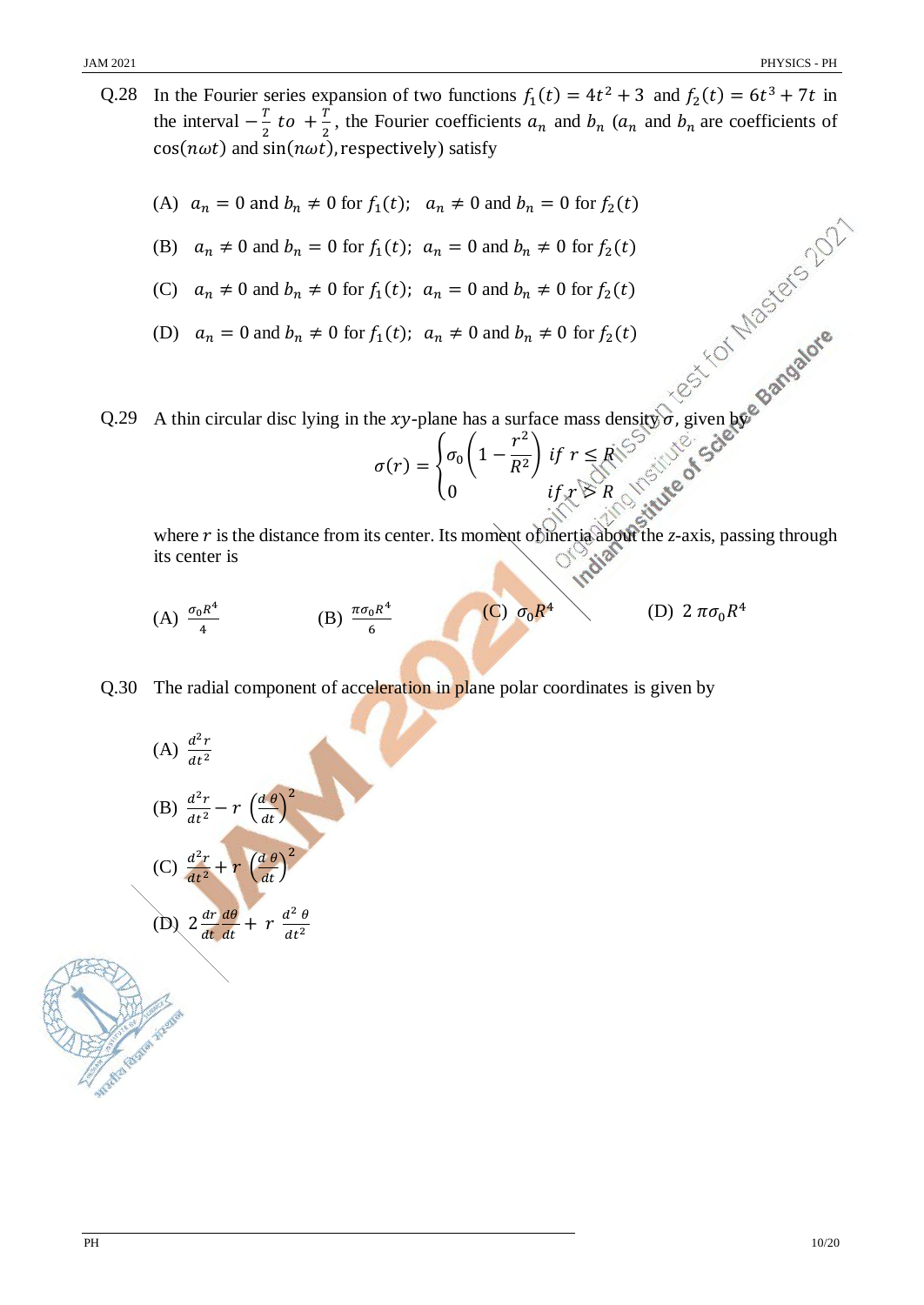# **SECTION - B**

### **MULTIPLE SELECT QUESTIONS (MSQ)**

#### **Q. 31 – Q. 40 carry two marks each.**

- Q.31 A gaseous system, enclosed in an adiabatic container, is in equilibrium at pressure  $P_1$  and volume  $V_1$ . Work is done on the system in a quasi-static manner due to which the pressure and volume change to  $P_2$  and  $V_2$ , respectively, in the final equilibrium state. At every instant, the pressure and volume obey the condition  $PV^{\gamma} = C$ , where  $\gamma =$  $C_P$  $rac{c_p}{c_v}$  and C is a constant. If the work done is zero, then identify the correct statement(s).
	- (A)  $P_2V_2 = P_1V_1$
	- (B)  $P_2 V_2 = \gamma P_1 V_1$
	- (C)  $P_2V_2 = (\gamma + 1)P_1V_1$
	- (D)  $P_2V_2 = (\gamma 1)P_1V_1$
- Q.32 An isolated ideal gas is kept at a pressure  $P_1$  and volume  $V_1$ . The gas undergoes free expansion and attains a pressure  $P_2$  and volume  $V_2$ . Identify the correct statement(s).  $\left(\gamma\right) = \frac{C_P}{c}$  $\frac{c_P}{c_V}$ 
	- (A) This is an adiabatic process
	- (B)  $P_1V_1 = P_2V_2$
	- (C)  $P_1V_1^{\gamma} = P_2V_2^{\gamma}$
	- (D) This is an isobaric process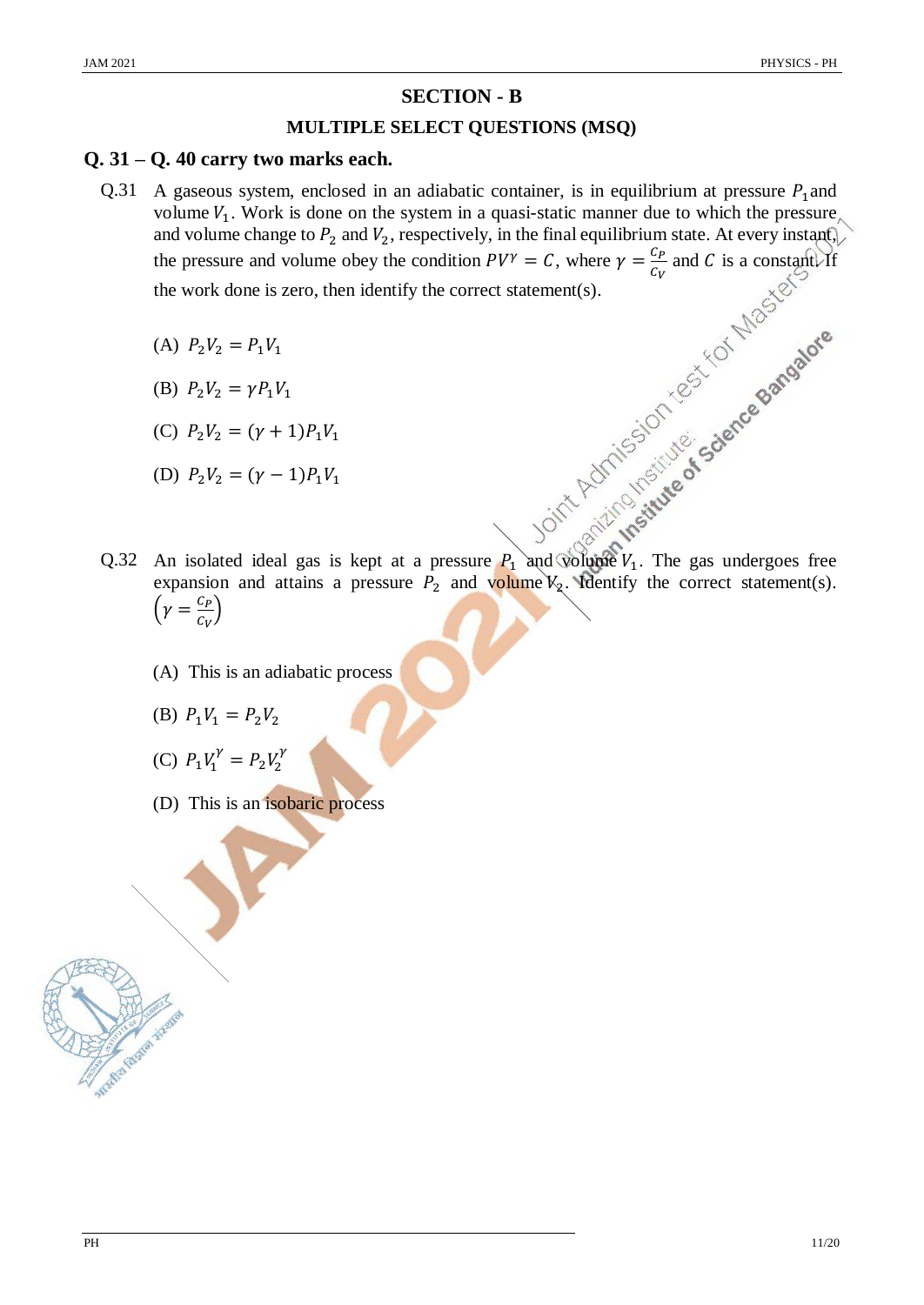Q.33 A beam of light traveling horizontally consists of an unpolarized component with intensity *I*<sup>0</sup> and a polarized component with intensity *I*p. The plane of polarization is oriented at an passes through a polarizer as a function of the angle  $\alpha$ , that the axis of the polarizer makes with respect to the vertical. Identify the correct statement(s).



- 
- (C)  $I_0 = 17.5$  W/m<sup>2</sup>

(D) 
$$
I_0 = 10 \text{ W/m}^2
$$
;  $I_p = 20 \text{ W/m}^2$ 

Q.34 Consider the following differential equation that describes the oscillations of a physical system:

$$
\alpha \frac{d^2 y}{dt^2} + \beta \frac{dy}{dt} + \gamma y = 0
$$

If  $\alpha$  and  $\beta$  are held fixed, and  $\gamma$  is increased, then,

- (A) the frequency of oscillations increases
- (B) the oscillations decay faster
- (C) the frequency of oscillations decreases
- (D) the oscillations decay slower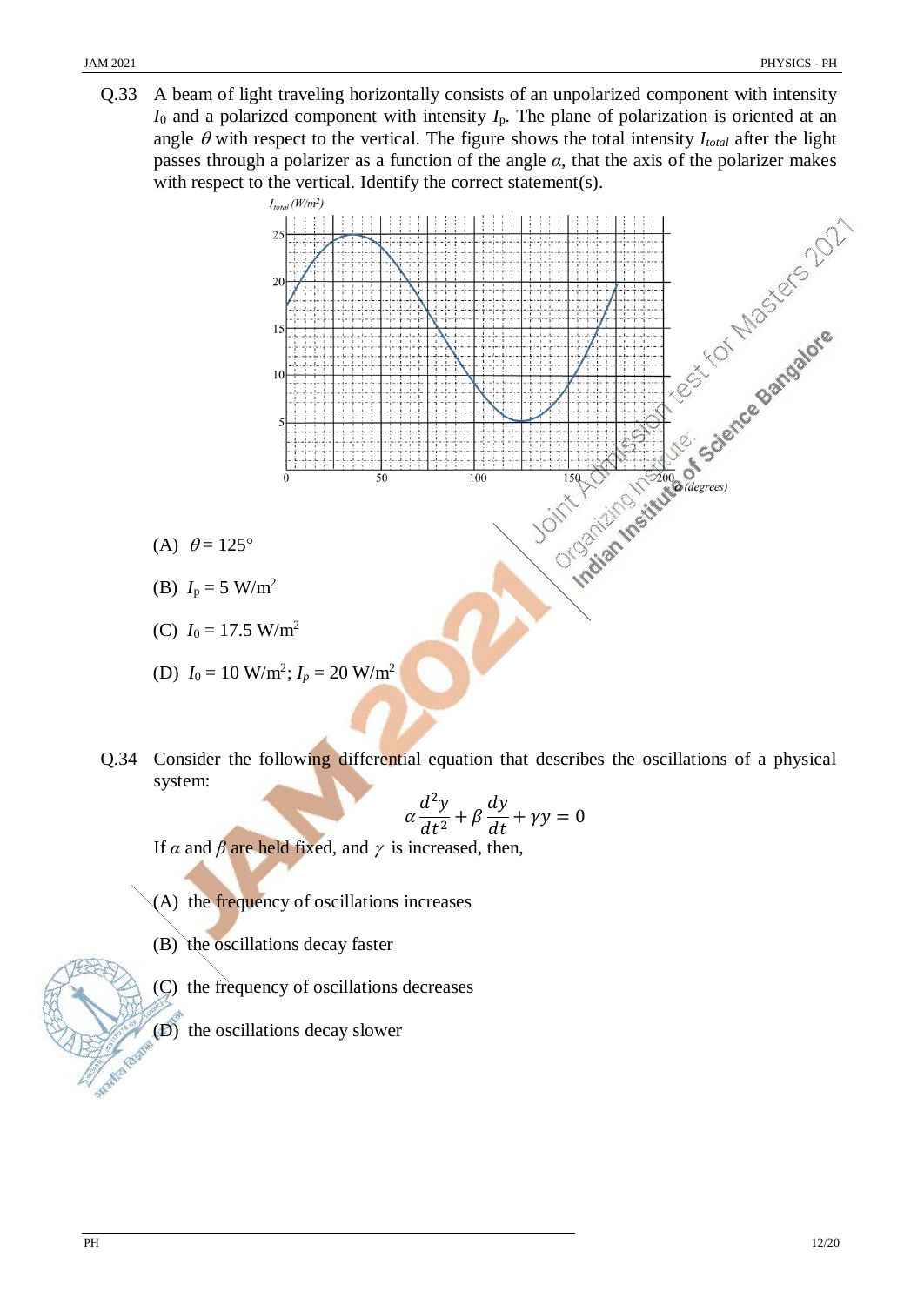Q.35 For the given circuit, identify the correct statement(s).



- Q.36 A Carnot engine operates between two temperatures,  $T_L = 100$  K and  $T_H = 150$  K. Each cycle of the engine lasts for 0.5 seconds during which the power delivered is 500 J/second. Let  $Q_H$  be the corresponding heat absorbed by the engine and  $Q_L$  be the heat lost. Identify the correct statement(s).
	- (A)  $Q_H = 750$  J
	- (B)  $\frac{Q_H}{Q_L} \leq \frac{2}{3}$ 3
	- $(C)$ . The change in entropy of the engine and the hot bath in a cycle is 5 J/K
	- (D) The change in entropy of the engine in 0.5 seconds is zero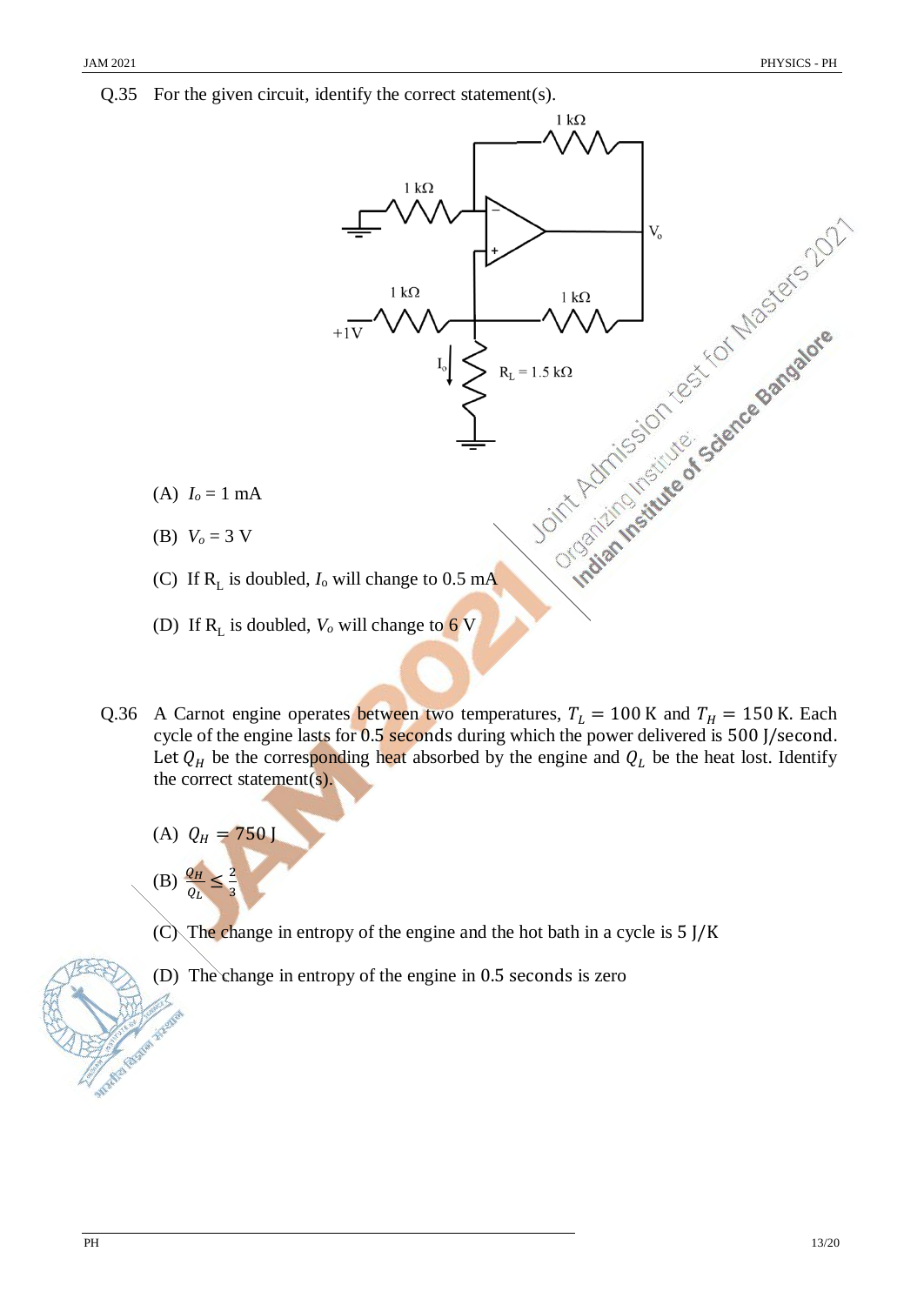- Q.37 A time independent conservative force  $\vec{F}$  has the form,  $\vec{F} = 3y\hat{i} + f(x, y)\hat{j}$ . Its magnitude at  $x = y = 0$  is 8. The allowed form(s) of  $f(x, y)$  is(are)
	- (A)  $3x + 8$
	- (B)  $2x + 8(y 1)^2$
	- (C)  $3x + 8e^{-y^2}$
	- (D)  $2x + 8 \cos y$
- Q.38 The figure shows the cross-section of a hollow cylindrical tank, 2.2 m/m diameter, which is half filled with water (refractive index of 1.33). The space above the contraction of a boundary refractive half filled with water (refractive index of 1.33). The space above the water is filled with a gas of unknown refractive index. A small laser moves along the bottom surface and aims a light beam towards the center (see figure). When the laser moves a distance of  $S = 1.09$  m or beyond from the lowest point in the water, no light enters the gas. Identify the correct statement(s) (speed of light is  $3 \times 10^8$  m/s). statement(s) (speed of light is  $3\times10^8$  m/s).



- (A) The refractive index of the gas is 1.05
- (B) The time taken for the light beam to travel from the laser to the rim of the tank when  $S < 1.09$  m is 8.9 ns
- (C) The time taken for the light beam to travel from the laser to the rim of the tank when  $S > 1.09$  m is 9.7 ns
- (D) The critical angle for the water-gas interface is 56.77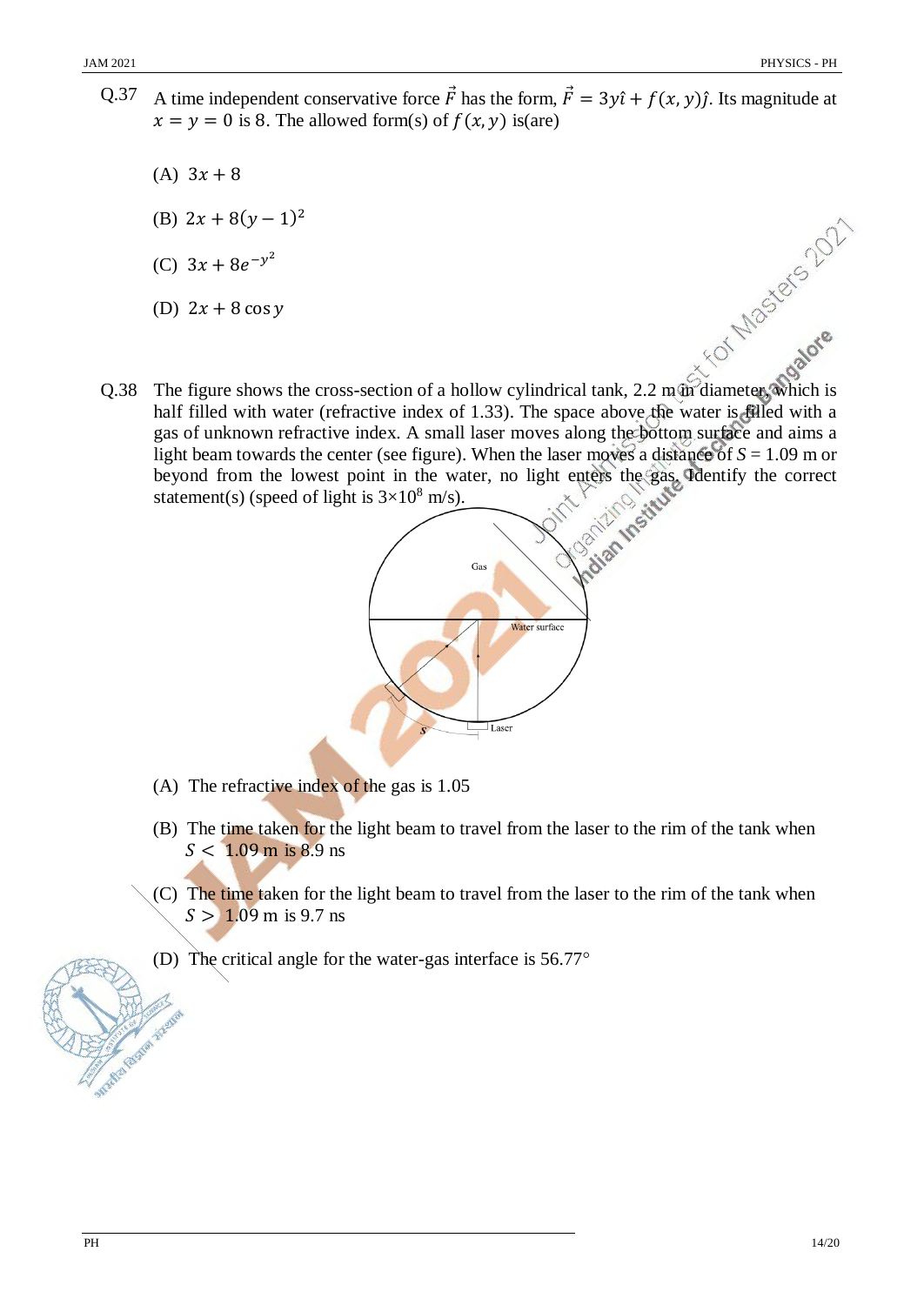#### Q.39 Identify the correct statement(s) regarding nuclei

- (A) The uncertainty in the momentum of a proton in a nucleus is roughly  $10<sup>5</sup>$  times the uncertainty in the momentum of the electron in the ground state of Hydrogen atom
- (B) The volume of a nucleus grows linearly with the number of nucleons in it
- (C) The energy of  $\gamma$  rays due to de-excitation of a nucleus can be of the order of MeV
- (D)  $56Fe$  is the most stable nucleus
- (D) <sup>56</sup>Fe is the most stable nucleus<br>Q.40 A particle of mass *m* is in an infinite square well potential of length *L*. It is in a superposed state of the first two energy eigenstates, as given by  $\psi(x) = \frac{c_1}{6}$  $\frac{1}{\sqrt{3}}\psi_n \leq_1 (x) + \sqrt{\frac{2}{3}}$  $\frac{2}{3}\psi_{n=2}(x)$ . Identify the correct statement(s). *h* is Planck's constant.
	- (A)  $\langle p \rangle = 0$
	- (B)  $\Delta p = \frac{\sqrt{3}h}{2l}$  $2L$
	- (C)  $\langle E \rangle = \frac{3h^2}{2mL}$  $8mL^2$
	- (D)  $\Delta x = 0$

# **SECTION – C**

# **NUMERICAL ANSWER TYPE (NAT)**

# **Q. 41 – Q. 50 carry one mark each.**

Q.41 One of the roots of the equation,  $z^6 - 3z^4 - 16 = 0$  is given by  $z_1 = 2$ . The value of the product of the other five roots is \_\_\_\_\_\_\_\_.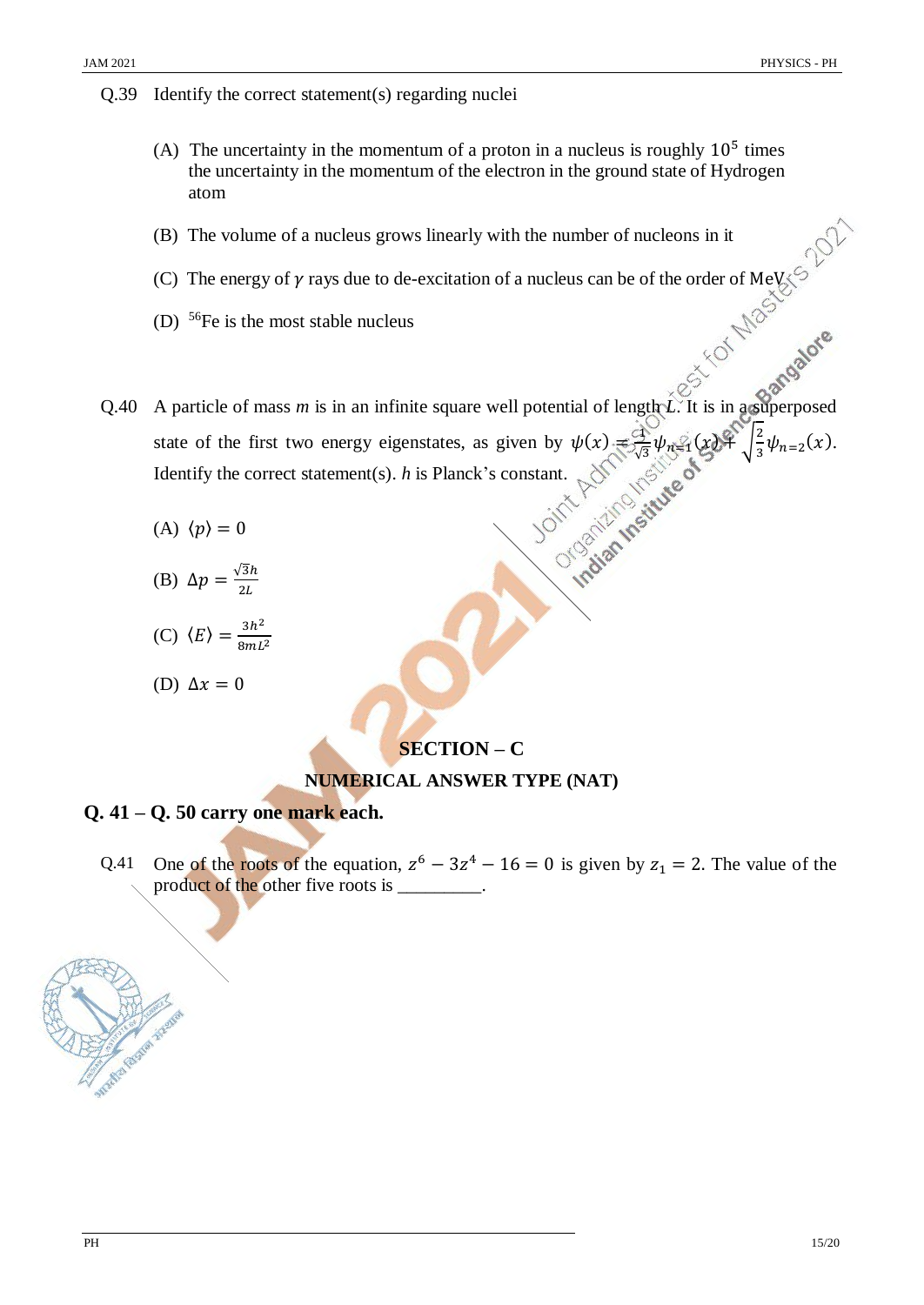Q.42 The following Zener diode voltage regulator circuit is used to obtain 20 V regulated output at load resistance *R*<sup>L</sup> from a 35 V dc power supply. Zener diodes are rated at 5W and 10V. The value of the resistance  $R$  is  $\qquad \qquad \Omega$ .



- loop of side  $L(L \gg l)$ . The value of mutual inductance of the system is expressed as  $\frac{n\mu_0 l^2}{I}$  $\frac{\mu_0}{\pi L}$ . The value of  $n$  is \_\_\_\_\_\_\_ (Round off to two decimal places).
- Q.44 Consider  $N_1$  number of ideal gas particles enclosed in a volume  $V_1$ . If the volume is changed to  $V_2$  and the number of particles is reduced by half, the mean free path becomes four times of its initial value. The ratio  $\frac{V_1}{V_2}$  $V<sub>2</sub>$ is \_\_\_\_\_\_\_\_ (Round off to one decimal place).
- Q.45 A particle is moving with a velocity  $0.8c\hat{j}$  (*c* is the speed of light) in an inertial frame  $S_1$ . Frame  $S_2$  is moving with a velocity 0.8 $c\hat{i}$  with respect to  $S_1$ . Let  $E_1$  and  $E_2$  be the respective energies of the particle in the two frames. Then,  $\frac{E_2}{E_1}$  $E_1$ is \_\_\_\_\_\_\_ (Round off to two decimal places).
- Q.46 At some temperature T, two metals A and B, have Fermi energies  $\epsilon_A$  and  $\epsilon_B$ , respectively. The free electron density of A is 64 times that of B. The ratio  $\frac{\epsilon_{\rm A}}{\epsilon_{\rm B}}$  is \_\_\_\_\_\_\_.
- Q.47 A crystal has monoclinic structure, with lattice parameters,  $a = 5.14$  Å,  $b = 5.20$  Å,  $c = 5.30$ Å and angle  $\beta = 99^\circ$ . It undergoes a phase transition to tetragonal structure with lattice parameters,  $a = 5.09$  Å and  $c = 5.27$  Å. The fractional change in the volume  $\frac{dv}{dt}$  $\frac{d}{v}$  of the crystal due to this transition is \_\_\_\_\_\_\_\_ (Round off to two decimal places).

**STARTS**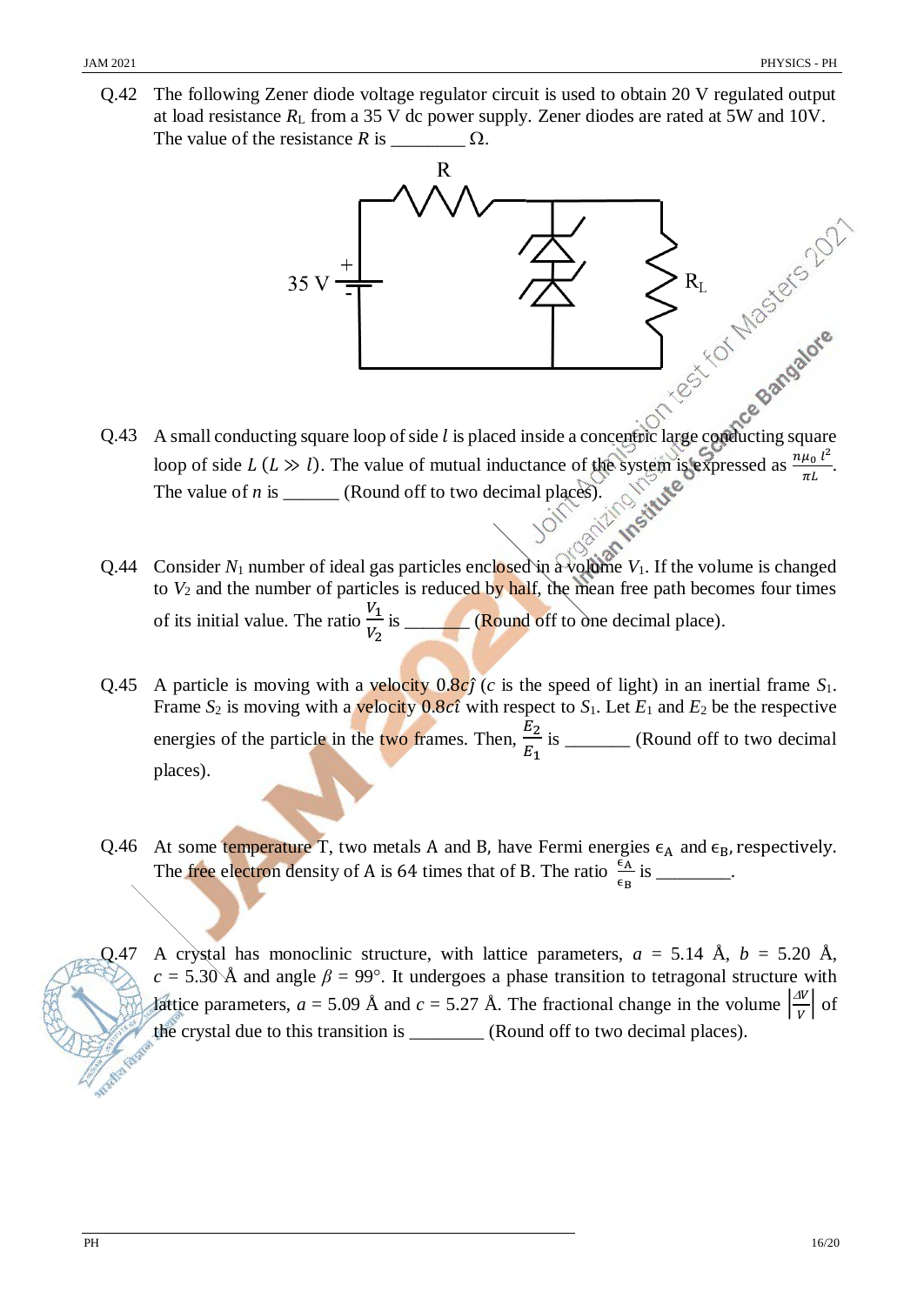Q.48 A laser beam shines along a block of transparent material of length 2.5 m. Part of the beam goes to the detector  $D_1$  while the other part travels through the block and then hits the detector D2. The time delay between the arrivals of the two light beams is inferred to be 6.25 ns. The speed of light  $c = 3 \times 10^8$  m/s. The refractive index of the block is \_\_\_\_\_\_\_\_ (Round off to two decimal places).



- Q.49 An ideal blackbody at temperature  $T$ , emits radiation of energy density  $u$ . The corresponding value for a material at temperature  $\frac{T}{2}$  is  $\frac{u}{256}$ . Its emissivity is  $\frac{u}{256}$  (Round off to three decimal places). Indian
- Q.50 A particle with positive charge  $10^{-3}$  C and mass 0.2 kg is thrown upwards from the ground at an angle 45<sup>∘</sup> with the horizontal with a speed of 5 m/s. The projectile moves through a horizontal electric field of  $10 \text{ V/m}$ , which is in the same direction as the horizontal component of the initial velocity of the particle. The acceleration due to gravity is  $10\frac{\text{m}}{\text{s}^2}$ . The range is \_\_\_\_\_\_\_\_\_\_ m. (Round off to three decimal places).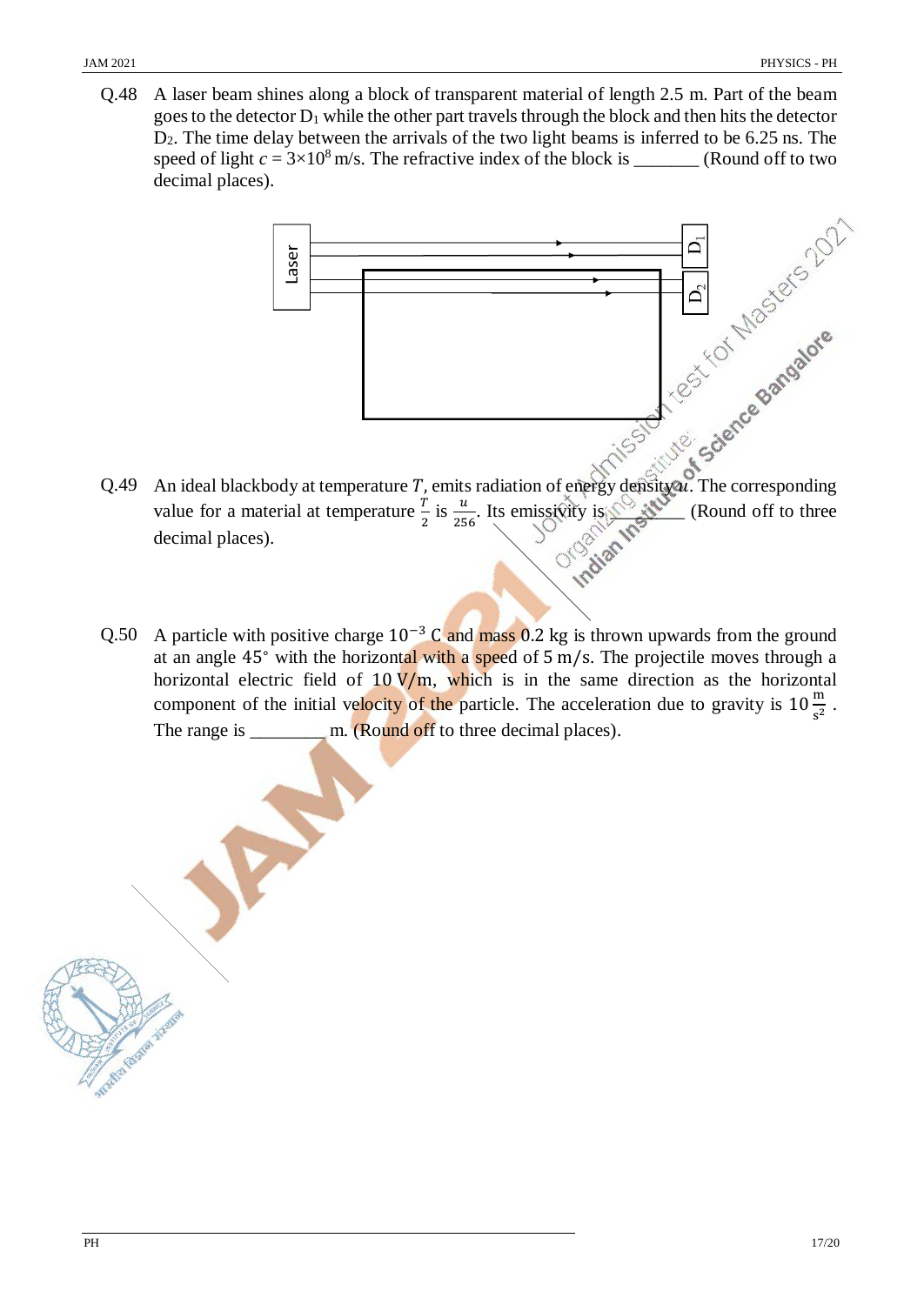#### **Q. 51 – Q. 60 carry two marks each.**

Q.51 Consider a hemispherical glass lens (refractive index is 1.5) having radius of curvature  $R = 12$  cm for the curved surface. An incoming ray, parallel to the optical axis, is incident on the curved surface at a height  $h = 1$  cm above the optical axis, as shown in the figure. The \_\_\_\_\_\_\_\_\_\_\_ cm (Round off to two decimal places).



- Q.52 Twenty non-interacting spin 1/2 particles are trapped in a three-dimensional simple harmonic oscillator potential of frequency  $\omega$ . The ground state energy of the system, in units of  $\hbar\omega$ , is \_\_\_\_\_\_\_\_.
- Q.53 A thin film of alcohol is spread over a surface. When light from a tunable source is incident normally, the intensity of reflected light at the detector is maximum for  $\lambda = 640$  nm and minimum for  $\lambda = 512$  nm. Taking the refractive index of alcohol to be 1.36 for both the given wavelengths, the minimum thickness of the film would be \_\_\_\_\_\_\_\_\_\_\_ nm (Round off to two decimal places).
- Q.54 For the Boolean expression  $Y = AB C + \overline{A} \overline{B} C + \overline{A} B \overline{C} + A \overline{B} \overline{C}$ , the number of combinations for which the output  $Y = 1$  is \_\_\_\_\_\_\_\_.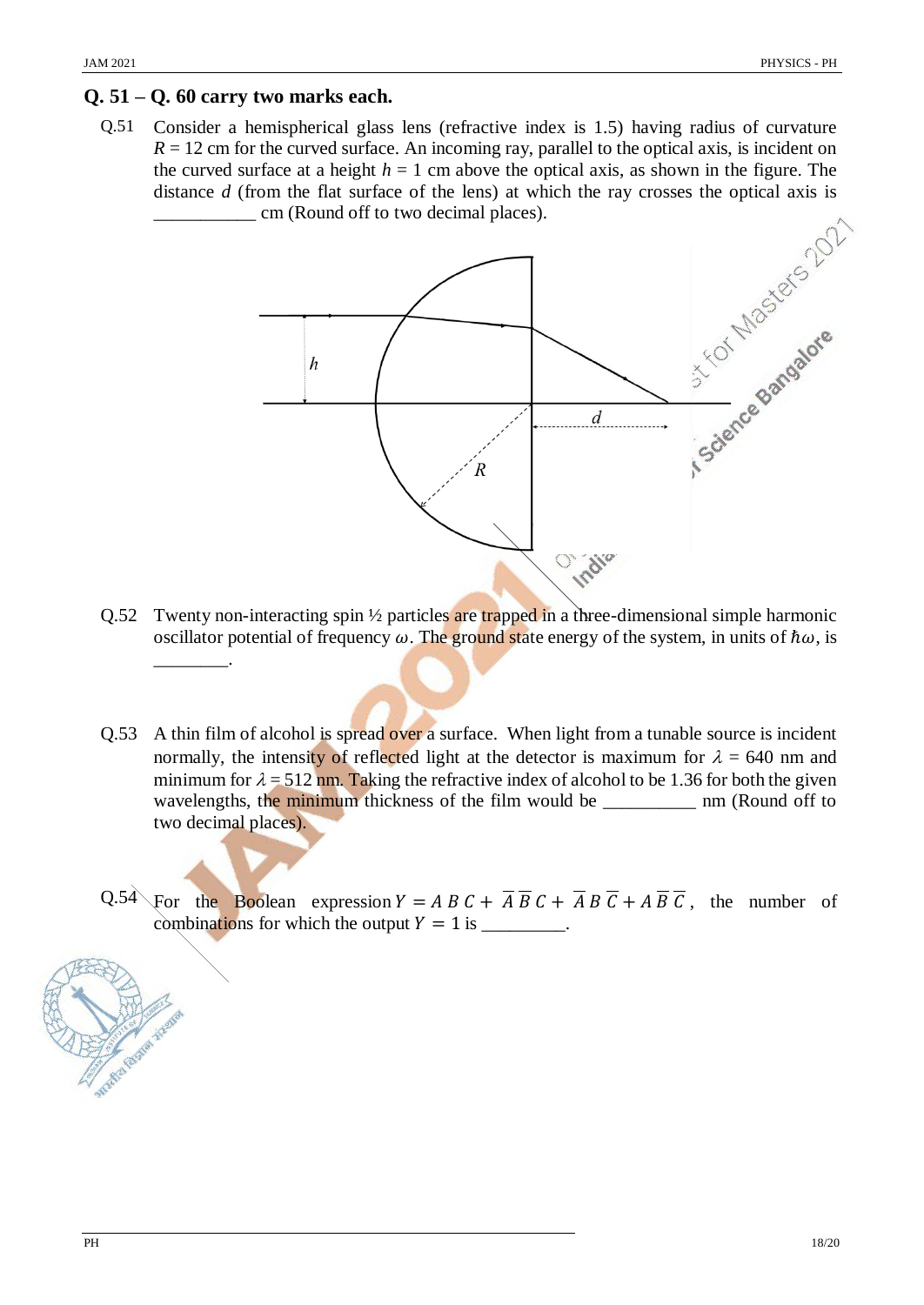Q.55 An *RC* circuit is connected to two dc power supplies, as shown in the figure. With switch *S* open, the capacitor is fully charged. *S* is then closed at time  $t = 0$ . The voltage across the capacitor at *t* = 2.4 milliseconds is \_\_\_\_\_\_\_\_\_\_ V (Round off to one decimal place).



- Q.56 A current *I* is uniformly distributed across a long straight nonmagnetic wire ( $\mu_r = 1$ ) of circular cross-section with radius a. Two points *P* and *Q* are at distances  $\frac{a}{2}$  $\frac{a}{3}$  and 9*a*, respectively, from the axis of the wire. The ratio of the magnetic fields at points *P* and *Q* is \_\_\_\_\_\_\_\_\_.
- Q.57 A particle A of mass m is moving with a velocity  $\hat{v}$ , and collides elastically with a particle B, of mass 2m. B is initially at rest. After collision, A moves with a velocity  $v_A \hat{j}$ . If  $v_B$  is the final speed of *B*, then  $v_A^2 = kv_B^2$ . The value of *k* is \_\_\_\_\_\_\_.
- Q.58 In an X-ray diffraction experiment with Cu crystals having lattice parameter 3.61 Å, X-rays of wavelength of 0.090 nm are incident on the family of planes {1 1 0}. The highest order present in the diffraction pattern is \_\_\_\_\_\_\_\_.